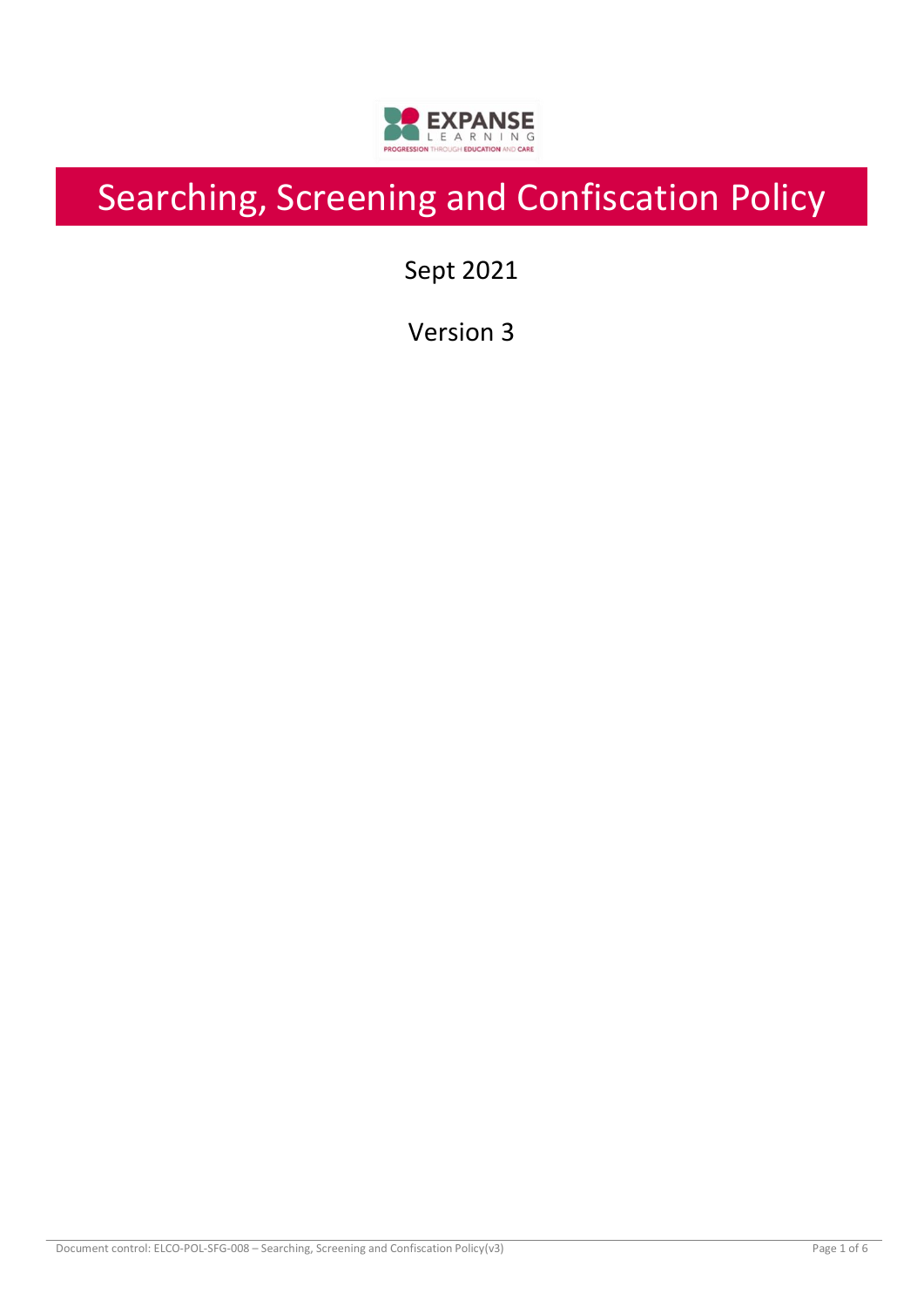# **1. Scope**

This policy applies to all staff at Expanse Learning Wigan College (Hereafter referred to as the college).

# **2. Objectives**

This policy is intended to explain the college's powers of screening and searching of students so that the college employees have the confidence to use them. This policy will also explain the powers the college have to seize and then confiscate any items found during a search.

# **3. Searching with consent**

College employees can search a student with their consent for any item. The college is not required to have formal written consent from the student for this type of search, it is enough for the teacher to ask the student to turn out their pockets or if the teacher can look in the student's bag, desk or locker and for the student to agree. A student who refuses to co-operate with such a search could result in appropriate disciplinary penalties.

# **4. Searching without consent**

Head of College and employees authorised by them have a statutory power to search students and their possessions, without consent, where the college have reasonable grounds for suspecting that a student may have a prohibited item. Prohibited items are:

- o Knives or weapons
- o Alcohol
- o Illegal drugs
- o Stolen items
- o Tobacco and cigarette papers
- o Fireworks
- o Pornographic images
- o Any item that the college employee reasonably suspects has been, or is likely to be, used:
	- *To commit an offence, or*
	- *To cause personal injury to, or damage to the property of, any person (including the student)*
- Head of College and authorised employees can also search for any item banned by the college rules which have been identified in the rules as an item which may be searched for.

# **5. Confiscation**

College employees can seize any prohibited item found as a result of a search. They can also seize any item; they consider harmful or detrimental to college discipline.

# **6. College's obligations under the European Convention on Human Rights**

Under article 8 of the European Convention on Human Rights students have a right to respect for their private life's meaning they have the right to expect reasonable level of personal privacy. However, this is not an absolute and the college can interfere with the article if it is justified and proportionate. The powers to search in the Education Act (1996) are compatible with article 8. The college will exercise these powers lawfully and will always act in accordance with article 8.

# **7. Screening**

Students will be required to undergo screening by a hand-held metal detector even if they are not suspected of having a weapon and without the consent of the student. Any college employee can screen a student. If a student refuses to be screened they may be refused to enter the premises. Health and Safety legislation requires a college to be managed in a way which does not expose any students or employees to risks to their health and safety and this includes making reasonable rues as a condition of admittance.

If a student fails to comply, and the college refuses admission, the student hasn't been excluded and their absence will be treated as unauthorised. This type of screening, without physical contact, is not subject to the same conditions as apply to the powers to search without consent.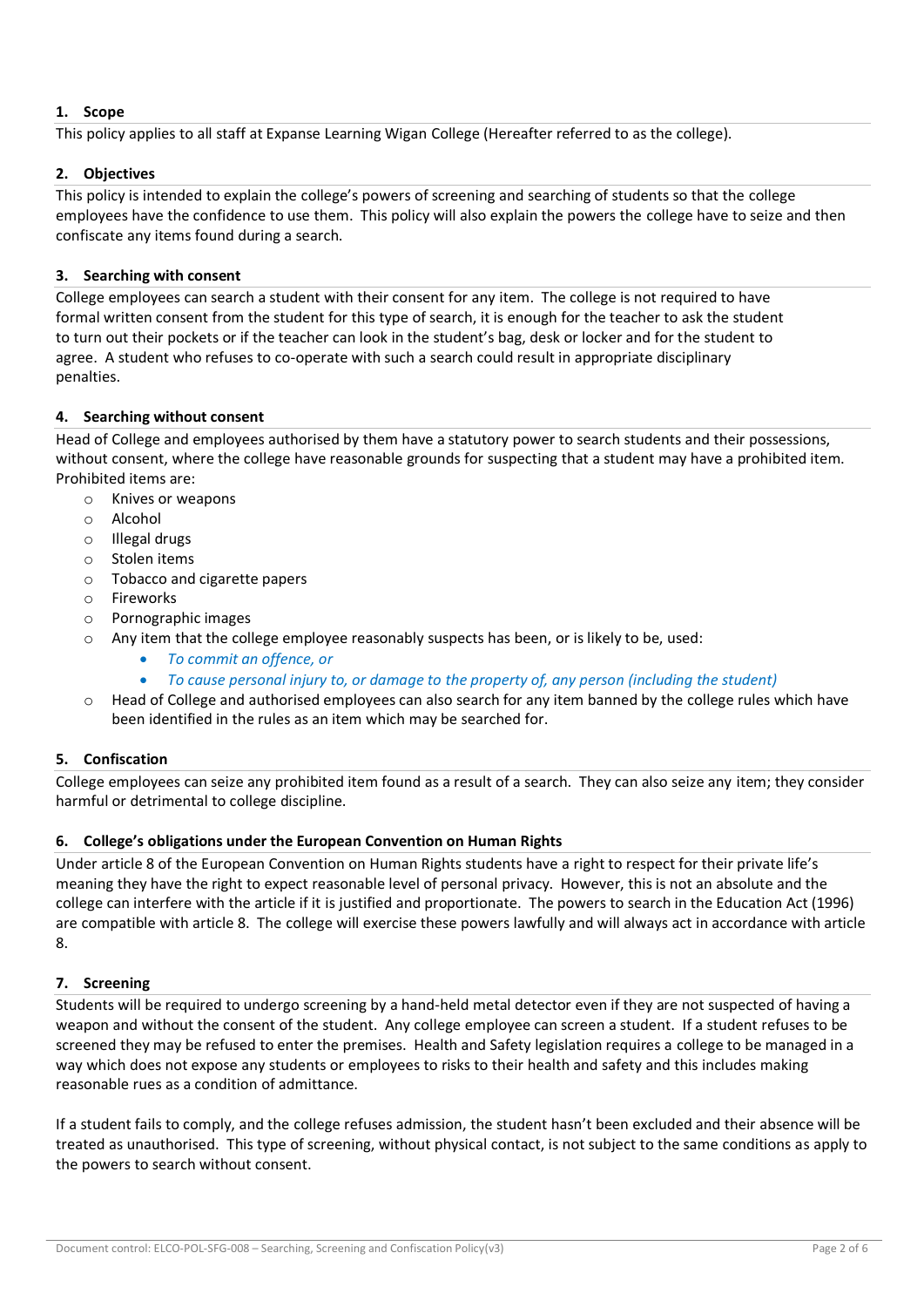# **8. Under what circumstances?**

The employee conducting the search must be the same sex as the student, and there must be a witness (also an employee) and, if possible, they should be the same sex as the student being searched. There is a limited exception to this rule. An employee can carry out a search of a student of the opposite sex to them and / or without a witness present, but only where they reasonably believe that there is a risk that serious harm will be caused to a person if the search is not conducted immediately and where it is not reasonably practicable to summon another member of staff.

### **9. Authorising employees**

The headteacher will decide who to authorise to use these powers. There is no requirement that authorisation must be provided in writing. The college will consider if any employees require additional training to enable them to carry out their responsibilities.

#### **10. Establishing grounds for a search**

The college employee must decide in each particular case what constitutes reasonable grounds for suspicion. For example, they may have heard other students talking about the item or they might notice a student behaving in a way that causes them to suspect that the student is concealing prohibited items.

This policy allows employees to search regardless of whether a student is found after the search to have that item. The college may utilise CCTV footage in order to make a decision as to whether to conduct a search for an item.

#### **11. Location of a search**

Searches without consent can only be carried out on the college premises or, if elsewhere, where the college employee has lawful control or charge of the student, for example on college trips in England or in training settings. The powers apply in England.

#### **12. Extent of the search**

The employee conducting the search may not require the student to remove any item of clothing other than outer clothing. 'Outer clothing' means clothing that is not worn next to the skin or immediately over a garment that is being worn as underwear but 'outer clothing' includes hats, shoes, gloves and scarves. 'Possessions' mean any goods over which the student has or appears to have control, this includes desks, lockers and bags.

A student's possession can only be searched in the presence of the student and another employee, except where there is a risk that serious harm will be caused to a person if the search is not conducted immediately and where it is not reasonably practicable to summon another member of staff.

If a student does not consent to a search (or withdraws consent having signed a consent form) then it is possible to conduct a search without consent but only for the "prohibited items" listed above.

#### **13. Use of force**

College employees can use such force as is reasonable given the circumstances when conducting a search for knives or weapons, alcohol, illegal drugs, stolen items, tobacco and cigarette papers, fireworks, pornographic images or articles that have been or could be used to commit an offence or harm. Such force cannot be used to search for items banned under the college rules.

#### **14. The power to seize and confiscate items**

The college has the power to discipline, as circumscribed by section 91 of the education and inspections Act 2006, enabling college employees to confiscate, retain or dispose of a student's property as a disciplinary penalty, where reasonable to do so.

Employees will use their discretion to confiscate, retain and/or destroy any item found as a result of a 'with consent' search so long as it is reasonable in the circumstances. Where any article is reasonably suspected to be an offensive weapon it will be passed to the police.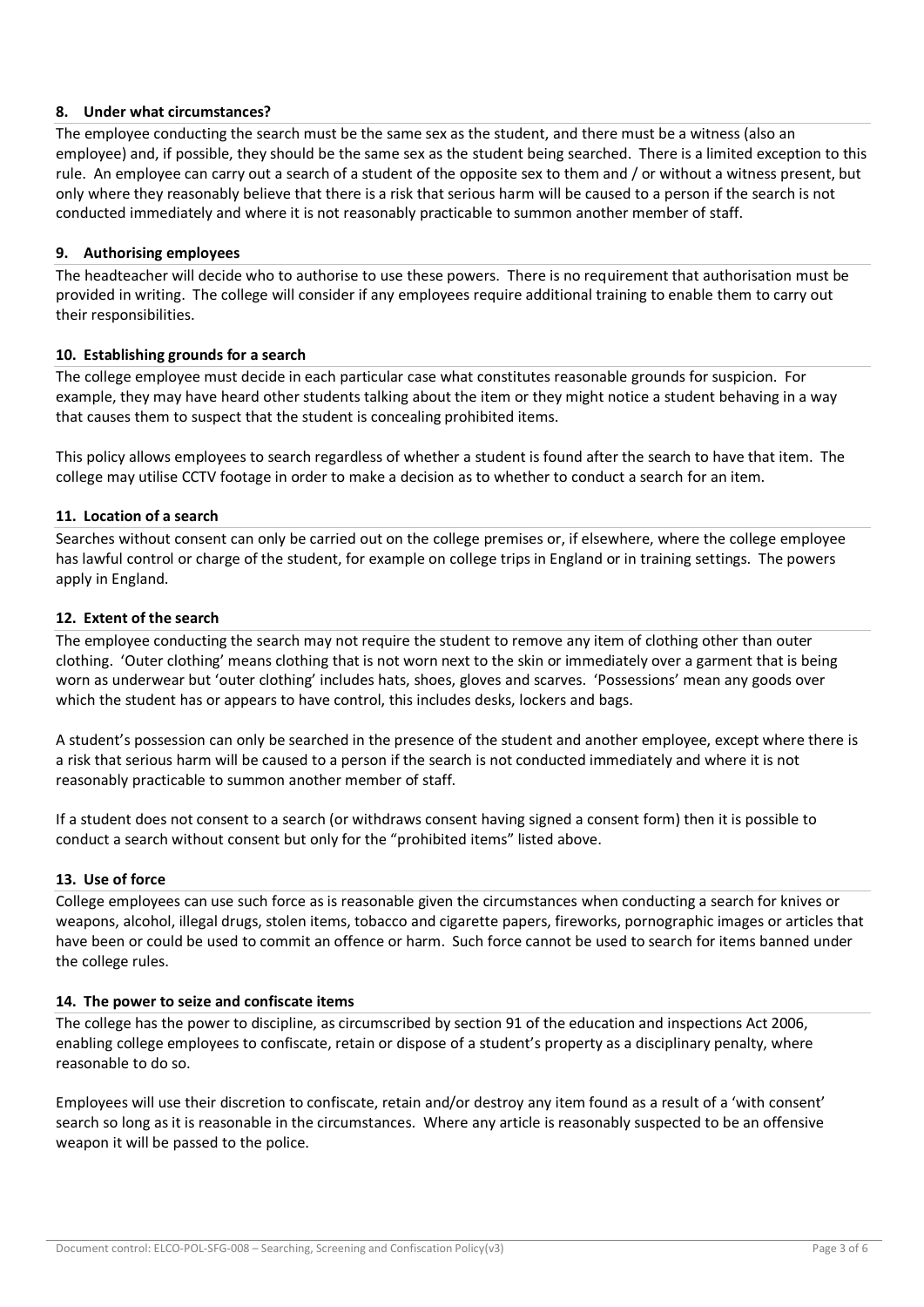# **15. Items found as a result of a 'without consent' search**

An employee carrying out a search will seize anything they have reasonable grounds for suspecting is a prohibited item or is evidence in relation to an offence. Where an employee finds alcohol, they will dispose of it and will not be returned to the student:

- o If the college find **controlled drugs**, they will be delivered to the police as soon as possible but may be disposed of if the employee thinks there is good reason to do so.
- o Where an employee finds **other substances,** which are not believed to be controlled drugs can be confiscated if they are believed to be harmful or detrimental to good order and discipline. This would include, for example, so called legal highs.
- o Where an employee finds **stolen items**, these will be delivered to the police as soon as reasonably practicable and will not be returned to the owner.
- o Where an employee finds **tobacco or cigarette papers** they may retain or dispose of them. As with alcohol, this means that the college can dispose of tobacco and cigarette papers as they think appropriate and will not be returned to the student.
- o **Fireworks** found as a result of a search will be confiscated and disposed of and will not be returned to the student.
- o If an employee finds a **pornographic image**, they will dispose of the image unless there are reasonable grounds to suspect that its possession constitutes a specified offence (i.e. it is extreme or child pornography) in which case it will be delivered to the police as soon as reasonably practicable.
- o Where an article that has been used to commit an offence or to cause personal injury or damage to property may be delivered to the police. It may also be disposed of by the college.
- o Any **weapons or items that are evidence of an offence** will be passed to the police as soon as possible.
- o Where an employee finds **an item that is banned under the college rules,** they will take into account all the relevant circumstances and use their professional judgement to decide whether to return it to its owner, retain it or dispose of it.

# **16. Statutory guidance for dealing with electronic devices**

Where an employee finds an electronic device that is prohibited by the college rules or that they reasonably suspects has been, or is likely to be, used to commit an offence or cause personal injury or damage to property, they may examine any data or files on the device where there is a good reason to do so. They may also delete data or files if they think there is a good reason to do so, unless they are going to give the device to the police. There is no need to have parental consent to search through a young person's mobile phone if it has been seized in a lawful 'without consent' search and is prohibited by the college rules or is reasonably suspected of being, or being likely to be, used to commit an offence or cause personal injury or damage to property.

The employee must have regard to the following guidance issued by the Secretary of State when determining what is a "good reason" for examining or erasing the contents of an electronic device:

- In determining a 'good reason' to examine or erase the data or files the employee must reasonably suspect that the data or file on the device in question has been, or could be, used to cause harm, to disrupt teaching or break the college rules.
- $\circ$  If an electronic device that is prohibited by the college rules has been seized and the employee has reasonable grounds to suspect that it contains evidence in relation to an offence, they must give the device to the police as soon as it is reasonably practicable.
- o Material on the device that is suspected to be evidence relevant to an offence, or that is a pornographic image of a child or an extreme pornographic image, should not be deleted prior to giving the device to the police.
- $\circ$  If an employee does not find any material that they suspect is evidence in relation to an offence and decides not to give the device to the police, they can decide whether it is appropriate to delete any files or data from the device or to retain the device as evidence of a breach of college discipline.
- $\circ$  All college employees need to be aware that behaviours linked to sexting put a child in danger. Governing bodies should ensure sexting and the college's approach to it is reflected in the child protection policy.

#### **17. COVID-19 Control Measures**

In the event that a search needs to take place it will be difficult to ensure that social distancing measures are maintained therefore the following control measures must be taken:

- o Hands must be both washed and sanitised prior to the search
- o All employees must wear a mask, face shield and gloves during the search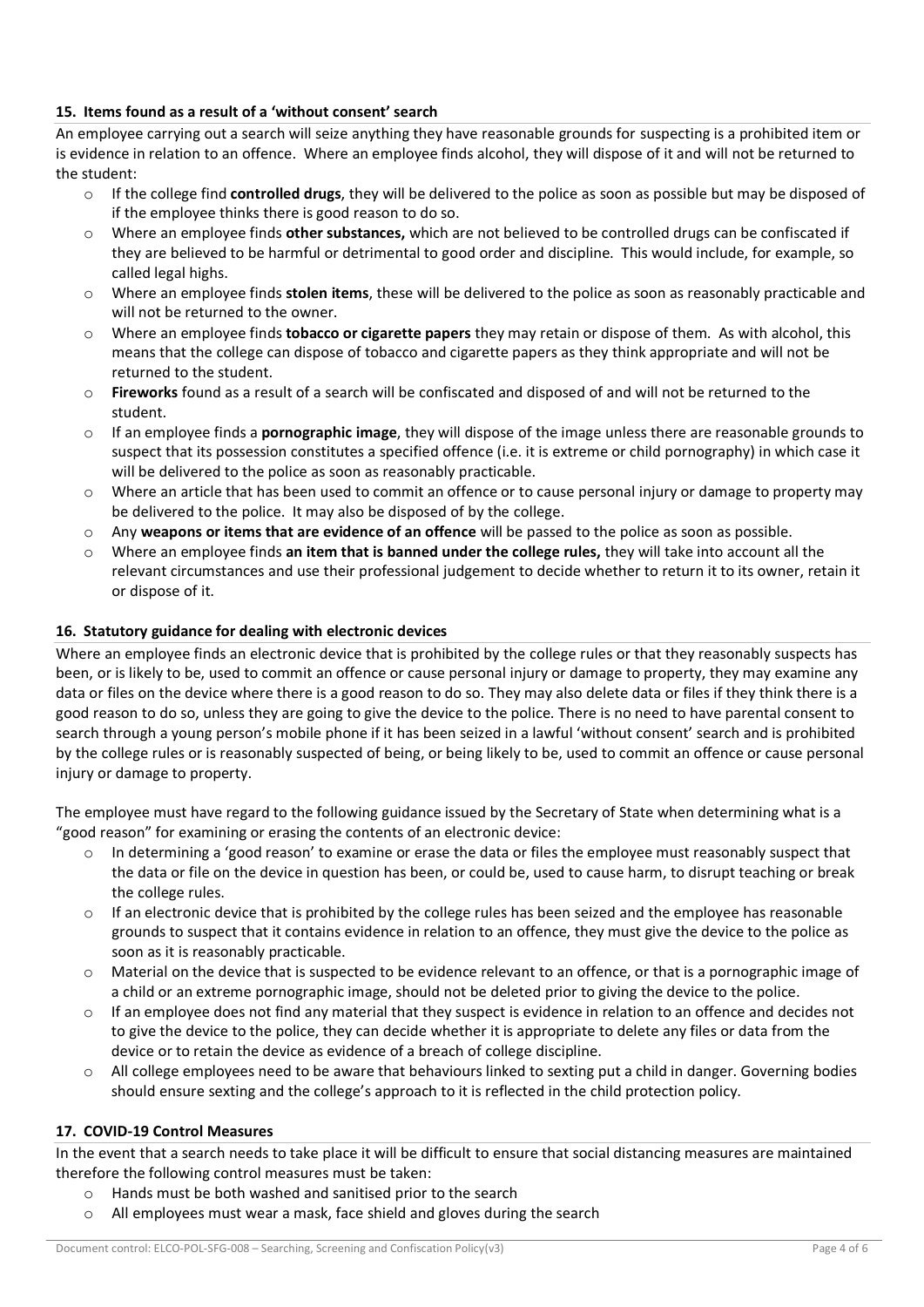- o Any items that are confiscated must be stored in their own envelope or container in a secure area
- o PPE must be disposed of correctly
- o Hands must be both washed and sanitised after the search.
- o Incident recorded within DatabridgeMIS

#### **18. Telling parents and dealing with complaints**

- o The college is not required to inform parents before a search takes place or to seek their consent to search their child.
- o There is no legal requirement to make or keep a record of a search however the College will complete a record within DatabridgeMIS (Event Name: (Group) – Search, Screening and Confiscation Record). (Appendix 1)
- $\circ$  The college will inform the individual student's parents or guardians where alcohol, illegal drugs or potentially harmful substances are found, though there is no legal requirement to do so.
- o Complaints about screening or searching will be dealt with through the normal college complaints procedure.

#### **19. Monitoring arrangements**

This policy will be reviewed every 12 months but can be revised as needed. It will be approved by the governing board

| Impact of non-compliance                   |                                                                                      |                          |  |  |  |
|--------------------------------------------|--------------------------------------------------------------------------------------|--------------------------|--|--|--|
| Staff:                                     | Disciplinary action                                                                  |                          |  |  |  |
| Student:                                   | Not applicable                                                                       |                          |  |  |  |
| Legislation/organisational:                | Reputational damage, litigation, statutory and non-regulated compliance. prosecution |                          |  |  |  |
| Compliance lead:                           | Head of College/Director of Colleges                                                 |                          |  |  |  |
| <b>Policy Reference:</b>                   | ELCO-POL-SFG-008                                                                     |                          |  |  |  |
| Version:                                   | 3                                                                                    |                          |  |  |  |
| <b>Agreed policy location:</b>             | DatabridgeMIS and Company Webpage                                                    |                          |  |  |  |
| Does the policy require Governor approval? | No                                                                                   |                          |  |  |  |
| Approval                                   |                                                                                      |                          |  |  |  |
| <b>Prepared by</b>                         | Approved by                                                                          | <b>Counter Signatory</b> |  |  |  |
| Scott Roberts (Assoc. CIPD)                | <b>Tony Brown</b>                                                                    | Karl Wane                |  |  |  |
| 01/09/2021                                 | 01/09/2021<br>01/09/2021                                                             |                          |  |  |  |





 $k(\omega)$ 

Head of Shared Services **CEO** CEO **Director of College** 

| <b>Version Control</b> |            |                                                                            |                    |
|------------------------|------------|----------------------------------------------------------------------------|--------------------|
| Version                | Date       | <b>Revision</b>                                                            | <b>Review Date</b> |
|                        | 01/09/2019 | First Issue                                                                | 01/09/2020         |
|                        | 01/09/2020 | Policy review, added Databridge Event to main body of policy and Appendix. | 31/08/2021         |
|                        | 01/09/2021 | Policy Reviewed                                                            | 31/08/2022         |
| $\boldsymbol{a}$       |            |                                                                            |                    |
|                        |            |                                                                            |                    |